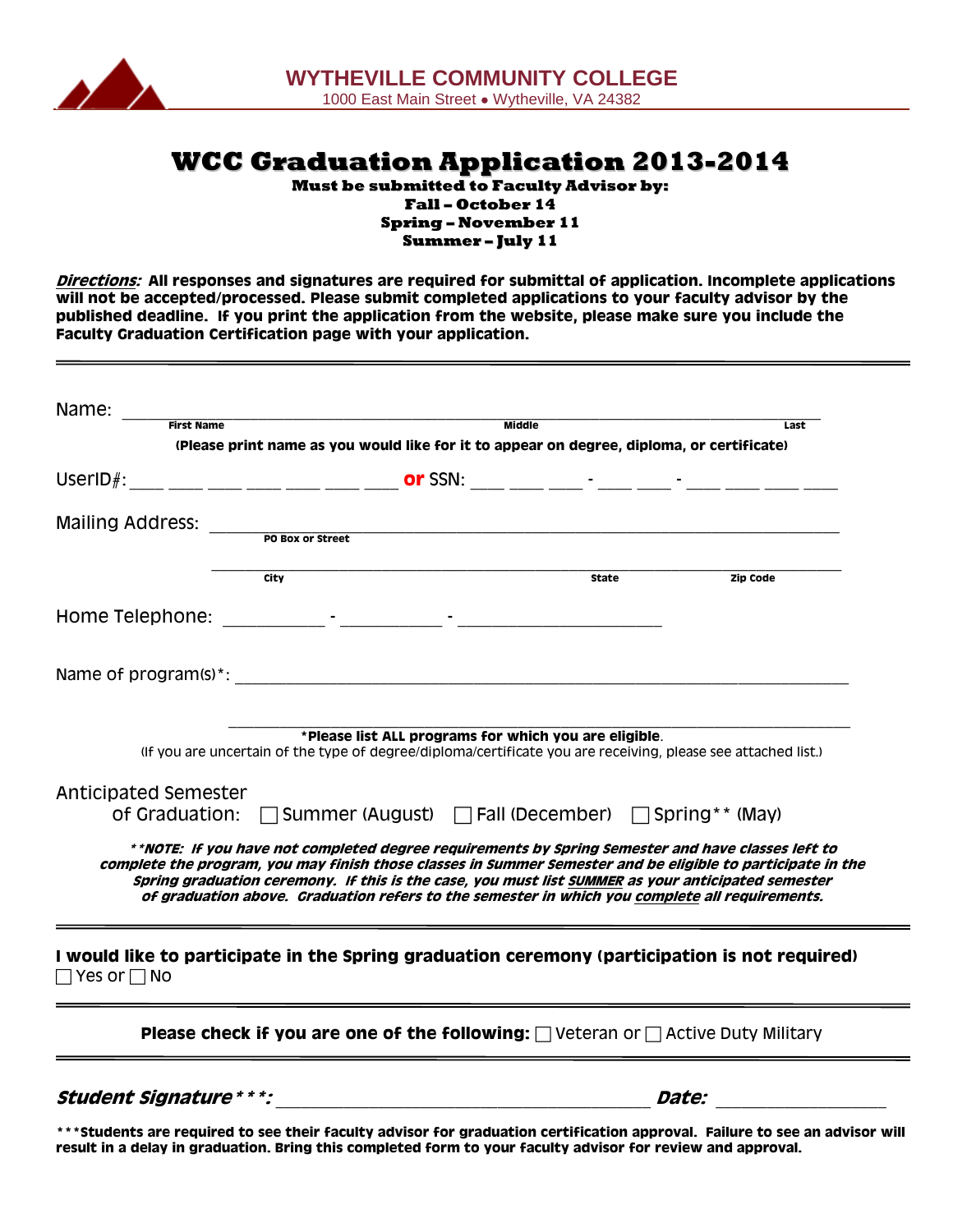

# **Faculty Graduation Certification**

| <b>CURRICULUM</b> | $\Box$ (1) |
|-------------------|------------|
|                   |            |

| (if applicable) | $\Box$ (2) |
|-----------------|------------|

 $(if$  applicable)  $\Box$  (3)

## **LIST CLASSES NEEDED FOR STUDENT'S FINAL SEMESTER**

| (1) | (2) | (3) |
|-----|-----|-----|
| (4) | (5) | (6) |

## **Checklist:**

• Student will be eligible to graduate by the end of  $\Box$  Fall,  $\Box$  Spring, or  $\Box$  Summer in year

Does the Degree Progress Report reflect this?  $\Box$  Yes or  $\Box$  No

- If the student is taking any required course(s) at another college this semester, list the course name(s) and number(s) and name of college(s).
- As of this date, does the student have the required 2.0 curricular GPA?  $\Box$  Yes or  $\Box$  No

If no, has the student been advised regarding this?  $\Box$  Yes or  $\Box$  No

List any comments/concerns that the division chair and/or registrar need to know regarding the graduation status of this student.

Check the appropriate box below and enter date. The next step is to forward to division Dean for review/approval.

| <b>Faculty Advisor</b>               | Date                                                             |  |
|--------------------------------------|------------------------------------------------------------------|--|
| Division Dean/VP                     | Date                                                             |  |
| <b>ADMISSIONS OFFICE USE ONLY:</b>   |                                                                  |  |
| Registrar                            | Date Certified                                                   |  |
| <b>Final Cumulative GPA</b><br>Laude | Honors: $\Box$ Cum Laude $\Box$ Magna Cum Laude $\Box$ Summa Cum |  |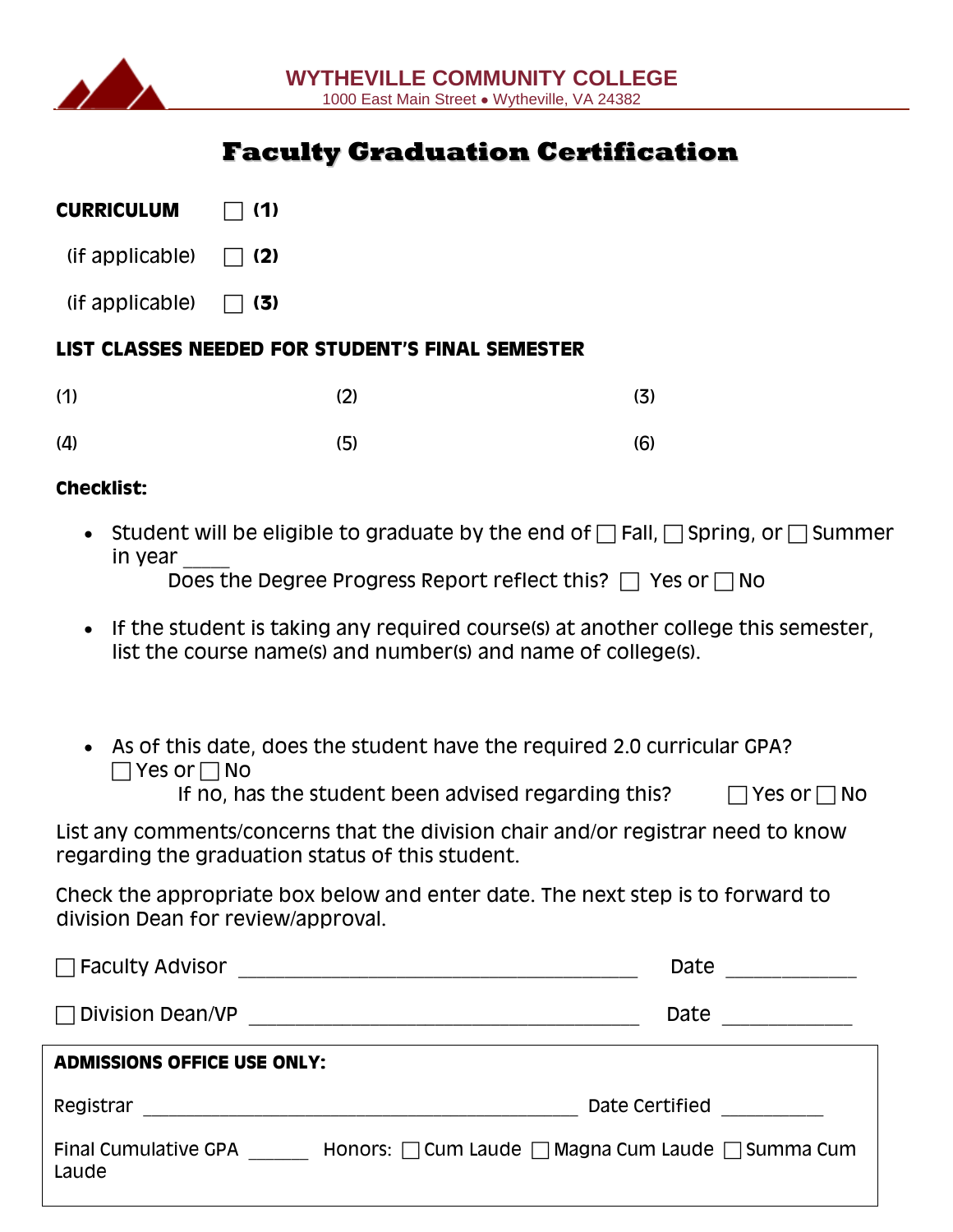

# **WYTHEVILLE COMMUNITY COLLEGE**

1000 East Main Street ● Wytheville, VA 24382

### *Associate of Arts & Sciences*

Business Administration Education Education: *Pre-Teacher Elementary Education Specialization* General Studies General Studies: *Pre-Teacher Education Specialization*  General Studies: *Specialization in Human Services*  General Studies: *Specialization in Social Gerontology* General Studies: *Specialization in Substance Abuse* Liberal Arts Science Science: *Pre-Teacher Education Specialization* Science: *Specialization in Engineering*

#### *Associate of Applied Science*

**Accounting** Administrative Support Technology Administrative Support Technology: *Specialization in Health Information Management* Administrative Support Technology: *Specialization in Legal Assistant* Business Management and Leadership Corrections Science Dental Hygiene EMT – Paramedics\* Information Systems Technology Information Systems Technology: *Specialization in Database and Technical Support* Information Systems Technology: *Specialization in Networking Systems Technology* Machine Technology Medical Laboratory Technology Nursing Physical Therapist Assistant Police Science Radiologic Technology\*\*

*Diploma*

Construction Technology: *Alternative Energy Systems Track* Construction Technology: *Carpentry Track* Construction Technology: *Electrical Track* Construction Technology: *Heating, Ventilation and Air Conditioning (HVAC) Track*

#### *Certificate*

Clerical Studies **Corrections** General Education Law Enforcement Machine Tool Operations Medical Office Clerk Practical Nursing

### *Career Studies Certificate*

- **Carpentry** Clerical Assistant Computed Tomography Conflict Resolution Dental Assisting **Electrical** EMT – Paramedic EMT – Paramedic (Intermediate) File Clerk
- Health Sciences Heating, Ventilation, and Air Conditioning (HVAC) Hospitality Management Legal Assisting **Machining** Medical Coding Medical Records Clerk Medical Transcriptionist Networking
- Pharmacy Technician Phlebotomy Project Management Public Health Social Gerontology Solar Installer Substance Abuse Truck Driving Web Design and Office Applications

\*Offered in partnership with Southwest Virginia Community College \*\*Last admission term Fall 2013